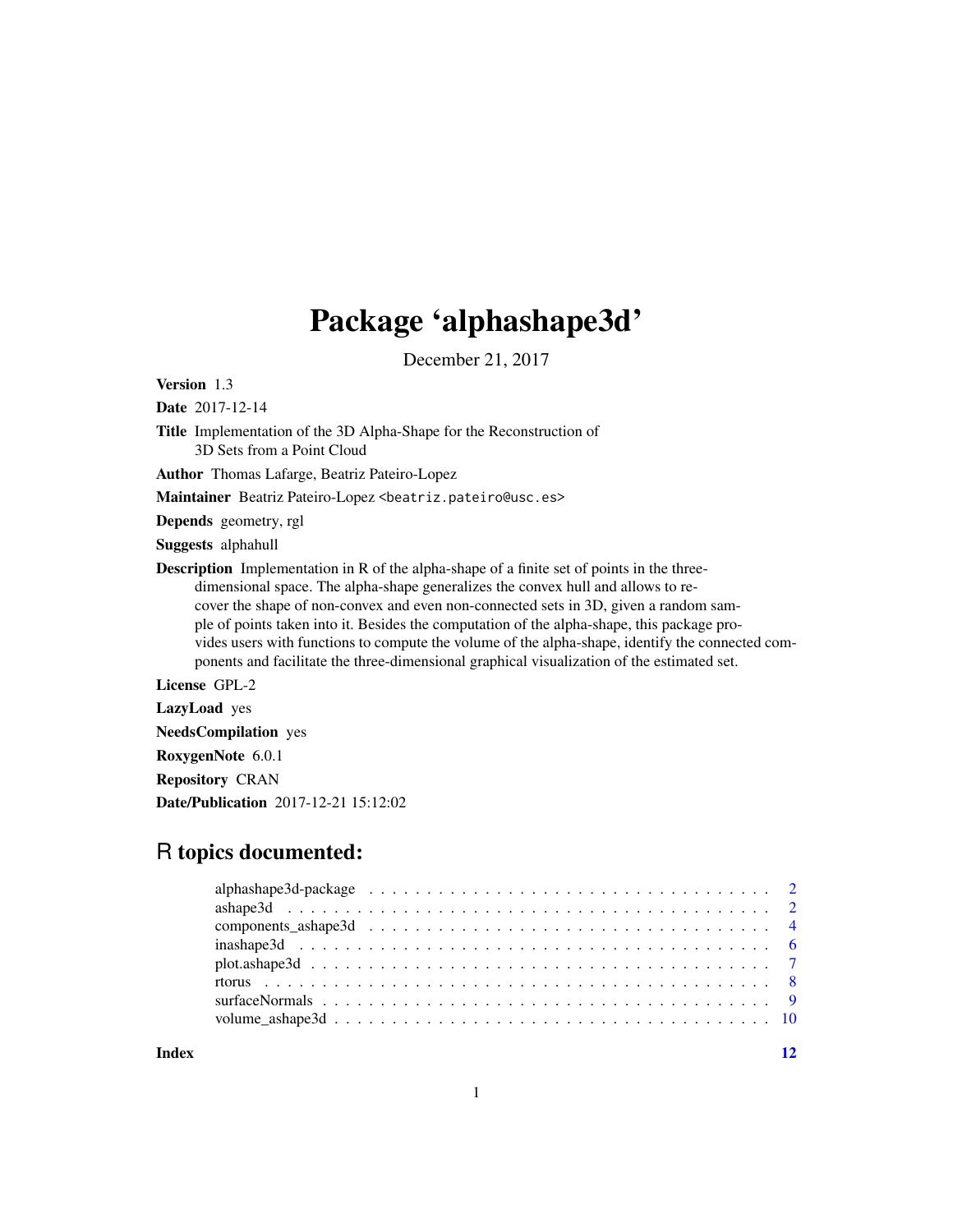<span id="page-1-0"></span>alphashape3d-package *Computation of the 3D* α*-shape*

#### Description

Implementation in R of the  $\alpha$ -shape of a finite set of points in the three-dimensional space. The  $\alpha$ -shape generalizes the convex hull and allows to recover the shape of non-convex and even nonconnected sets in 3D, given a random sample of points taken into it. Besides the computation of the  $\alpha$ -shape, this package provides users with functions to compute the volume of the  $\alpha$ -shape, identify the connected components and facilitate the three-dimensional graphical visualization of the estimated set.

#### Details

| Package:  | alphashape3d |
|-----------|--------------|
| Version:  | 1.3          |
| Date:     | 2017-12-14   |
| License:  | $GPL-2$      |
| LazyLoad: | yes          |

#### Author(s)

Thomas Lafarge, Beatriz Pateiro-Lopez.

Maintainers: Beatriz Pateiro-Lopez <br/>beatriz.pateiro@usc.es>

#### References

Edelsbrunner, H., Mucke, E. P. (1994). Three-Dimensional Alpha Shapes. *ACM Transactions on Graphics*, 13(1), pp.43-72.

<span id="page-1-1"></span>ashape3d *3D* α*-shape computation*

#### Description

This function calculates the 3D  $\alpha$ -shape of a given sample of points in the three-dimensional space for  $\alpha > 0$ .

#### Usage

```
ashape3d(x, alpha, pert = FALSE,eps = 1e-09)
```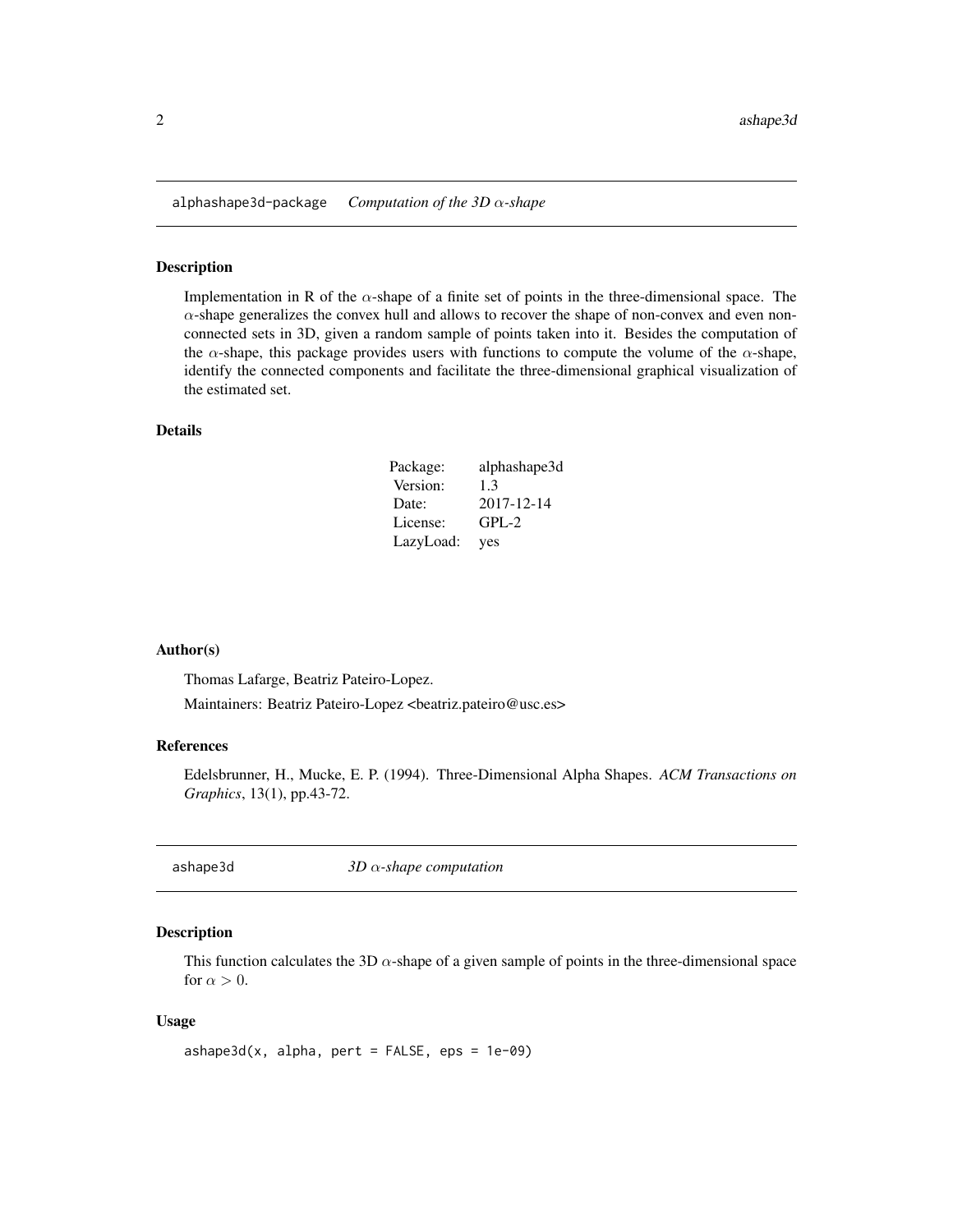#### ashape3d 3

#### Arguments

| x     | A 3-column matrix with the coordinates of the input points. Alternatively, an<br>object of class "ashape 3d" can be provided, see Details.              |
|-------|---------------------------------------------------------------------------------------------------------------------------------------------------------|
| alpha | A single value or vector of values for $\alpha$ .                                                                                                       |
| pert  | Logical. If the input points are not in general position and pert it set to TRUE<br>the observations are perturbed by adding random noise, see Details. |
| eps   | Scaling factor used for data perturbation when the input points are not in general<br>position, see Details.                                            |

#### Details

If x is an object of class "ashape3d", then ashape3d does not recompute the 3D Delaunay triangulation (it reduces the computational cost).

If the input points x are not in general position and pert is set to TRUE, the function adds random noise to the data. The noise is generated from a normal distribution with mean zero and standard deviation eps\*sd(x).

#### Value

An object of class "ashape3d" with the following components (see Edelsbrunner and Mucke (1994) for notation):

| tetra  | For each tetrahedron of the 3D Delaunay triangulation, the matrix tetra stores<br>the indices of the sample points defining the tetrahedron (columns 1 to 4), a value<br>that defines the intervals for which the tetrahedron belongs to the $\alpha$ -complex<br>(column 5) and for each $\alpha$ a value (1 or 0) indicating whether the tetrahedron<br>belongs to the $\alpha$ -shape (columns 6 to last).                                                                                                                                                                                                                                                                                                                                                                                                                                                                                                                                                                                                                                                                                                                                                                                   |
|--------|-------------------------------------------------------------------------------------------------------------------------------------------------------------------------------------------------------------------------------------------------------------------------------------------------------------------------------------------------------------------------------------------------------------------------------------------------------------------------------------------------------------------------------------------------------------------------------------------------------------------------------------------------------------------------------------------------------------------------------------------------------------------------------------------------------------------------------------------------------------------------------------------------------------------------------------------------------------------------------------------------------------------------------------------------------------------------------------------------------------------------------------------------------------------------------------------------|
| triang | For each triangle of the 3D Delaunay triangulation, the matrix triang stores the<br>indices of the sample points defining the triangle (columns 1 to 3), a value (1<br>or 0) indicating whether the triangle is on the convex hull (column 4), a value<br>$(1 \text{ or } 0)$ indicating whether the triangle is attached or unattached (column 5),<br>values that define the intervals for which the triangle belongs to the $\alpha$ -complex<br>(columns 6 to 8) and for each $\alpha$ a value (0, 1, 2 or 3) indicating, respectively, that<br>the triangle is not in the $\alpha$ -shape or it is interior, regular or singular (columns<br>9 to last). As defined in Edelsbrunner and Mucke (1994), a simplex in the $\alpha$ -<br>complex is interior if it does not belong to the boundary of the $\alpha$ -shape. A<br>simplex in the $\alpha$ -complex is regular if it is part of the boundary of the $\alpha$ -shape<br>and bounds some higher-dimensional simplex in the $\alpha$ -complex. A simplex in<br>the $\alpha$ -complex is singular if it is part of the boundary of the $\alpha$ -shape but does<br>not bounds any higher-dimensional simplex in the $\alpha$ -complex. |
| edge   | For each edge of the 3D Delaunay triangulation, the matrix edge stores the<br>indices of the sample points defining the edge (columns 1 and 2), a value (1)<br>or 0) indicating whether the edge is on the convex hull (column 3), a value (1 or<br>0) indicating whether the edge is attached or unattached (column 4), values that<br>define the intervals for which the edge belongs to the $\alpha$ -complex (columns 5 to<br>7) and for each $\alpha$ a value (0, 1, 2 or 3) indicating, respectively, that the edge is<br>not in the $\alpha$ -shape or it is interior, regular or singular (columns 8 to last).                                                                                                                                                                                                                                                                                                                                                                                                                                                                                                                                                                          |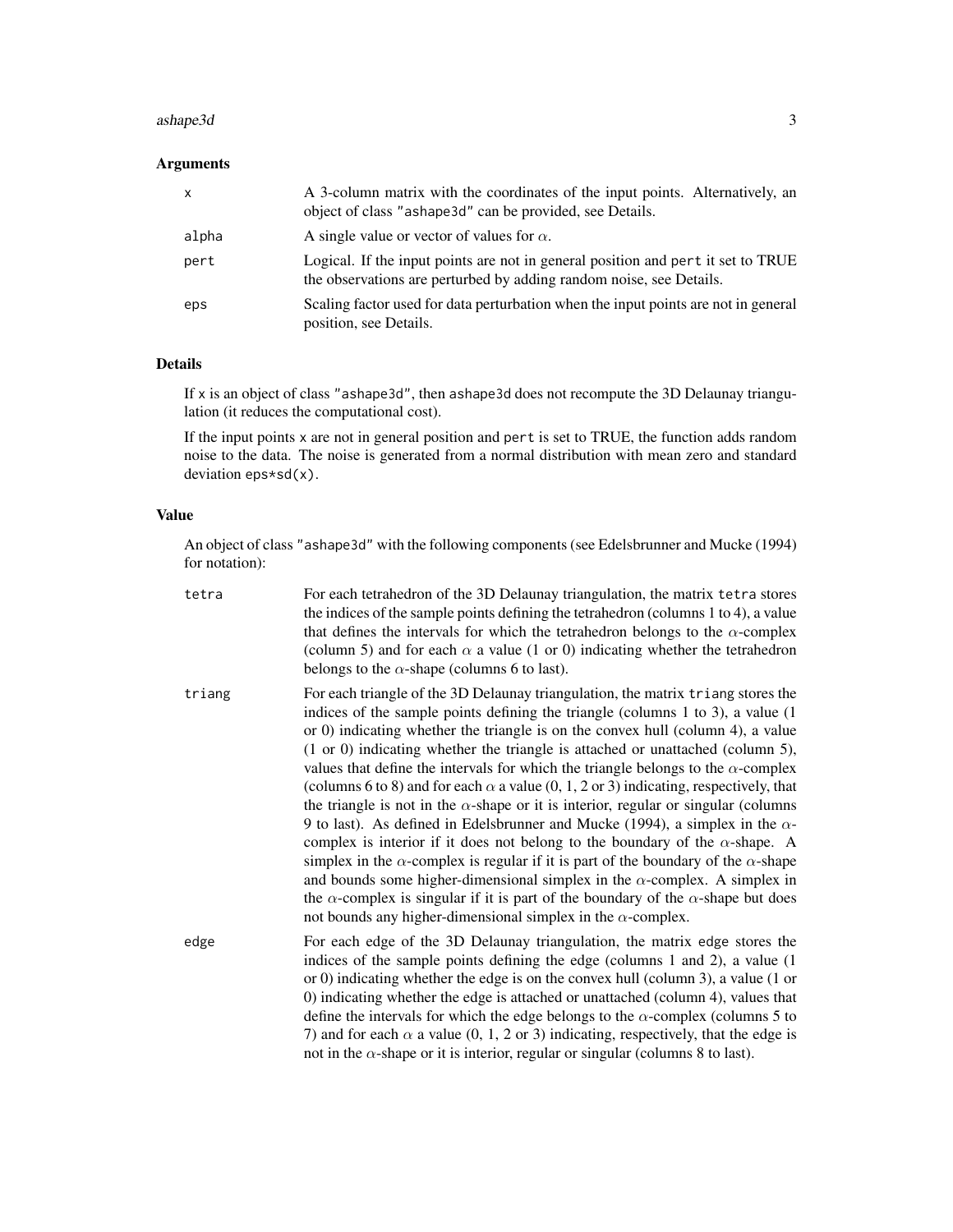<span id="page-3-0"></span>

| vertex       | For each sample point, the matrix vertex stores the index of the point (column<br>1), a value (1 or 0) indicating whether the point is on the convex hull (column<br>2), values that define the intervals for which the point belongs to the $\alpha$ -complex |
|--------------|----------------------------------------------------------------------------------------------------------------------------------------------------------------------------------------------------------------------------------------------------------------|
|              | (columns 3 and 4) and for each $\alpha$ a value (1, 2 or 3) indicating, respectively, if<br>the point is interior, regular or singular (columns 5 to last).                                                                                                    |
| $\mathsf{x}$ | A 3-column matrix with the coordinates of the original sample points.                                                                                                                                                                                          |
| alpha        | A single value or vector of values of $\alpha$ .                                                                                                                                                                                                               |
| xpert        | A 3-column matrix with the coordinates of the perturbated sample points (only<br>when the input points are not in general position and pert is set to TRUE).                                                                                                   |

#### References

Edelsbrunner, H., Mucke, E. P. (1994). Three-Dimensional Alpha Shapes. *ACM Transactions on Graphics*, 13(1), pp.43-72.

#### Examples

```
T1 <- rtorus(1000, 0.5, 2)
T2 \le rtorus(1000, 0.5, 2, ct = c(2, 0, 0), rotx = pi/2)
x \leftarrow \text{rbind(T1, T2)}# Value of alpha
alpha <- 0.25
# 3D alpha-shape
ashape3d.obj <- ashape3d(x, alpha = alpha)
plot(ashape3d.obj)
# For new values of alpha, we can use ashape3d.obj as input (faster)
alpha \leq -c(0.15, 1)ashape3d.obj <- ashape3d(ashape3d.obj, alpha = alpha)
plot(ashape3d.obj, indexAlpha = 2:3)
```
<span id="page-3-1"></span>components\_ashape3d *Connected subsets computation*

#### Description

This function calculates and clusters the different connected components of the  $\alpha$ -shape of a given sample of points in the three-dimensional space.

#### Usage

```
components_ashape3d(as3d, indexAlpha = 1)
```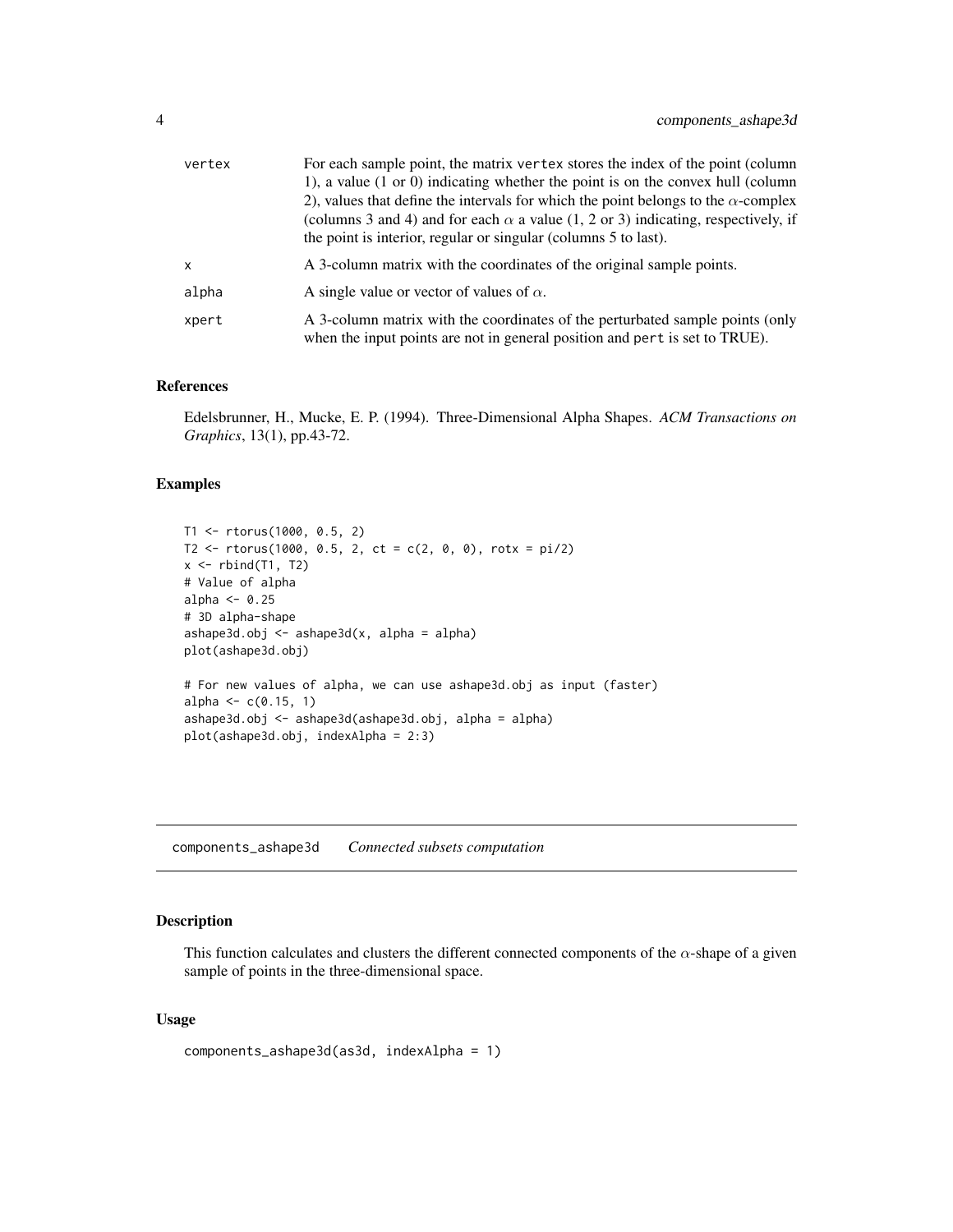#### <span id="page-4-0"></span>**Arguments**

| as3d       | An object of class "ashape 3d" that represents the $\alpha$ -shape of a given sample of<br>points in the three-dimensional space, see ashape 3d. |
|------------|--------------------------------------------------------------------------------------------------------------------------------------------------|
| indexAlpha | A single value or vector with the indexes of as 3d\$a1pha that should be used for<br>the computation, see Details.                               |

#### Details

The function components\_ashape3d computes the connected components of the  $\alpha$ -shape for each value of  $\alpha$  in as3d\$alpha[indexAlpha] when indexAlpha is numeric.

If indexAlpha="all" or indexAlpha="ALL" then the function computes the connected components of the  $\alpha$ -shape for all values of  $\alpha$  in as3d\$alpha.

#### Value

If indexAlpha is a single value then the function returns a vector  $\nu$  of length equal to the sample size. For each sample point  $i, v[i]$  represents the label of the connected component to which the point belongs (for isolated points,  $v[i]=1$ ). The labels of the connected components are ordered by size where the largest one (in number of vertices) gets the smallest label which is one.

Otherwise components\_ashape3d returns a list of vectors describing the connected components of the  $\alpha$ -shape for each selected value of  $\alpha$ .

#### See Also

[ashape3d](#page-1-1), [plot.ashape3d](#page-6-1)

#### Examples

```
T1 <- rtorus(1000, 0.5, 2)
T2 \le rtorus(1000, 0.5, 2, ct = c(2, 0, 0), rotx = pi/2)
x \leftarrow \text{rbind(T1, T2)}alpha <- c(0.25, 2)ashape3d.obj <- ashape3d(x, alpha = alpha)
plot(ashape3d.obj, indexAlpha = "all")
# Connected components of the alpha-shape for both values of alpha
comp <- components_ashape3d(ashape3d.obj, indexAlpha = "all")
class(comp)
# Number of components and points in each component for alpha=0.25
table(comp[[1]])
# Number of components and points in each component for alpha=2
table(comp[[2]])
# Plot the connected components for alpha=0.25
```

```
plot(ashape3d.obj, byComponents = TRUE, indexAlpha = 1)
```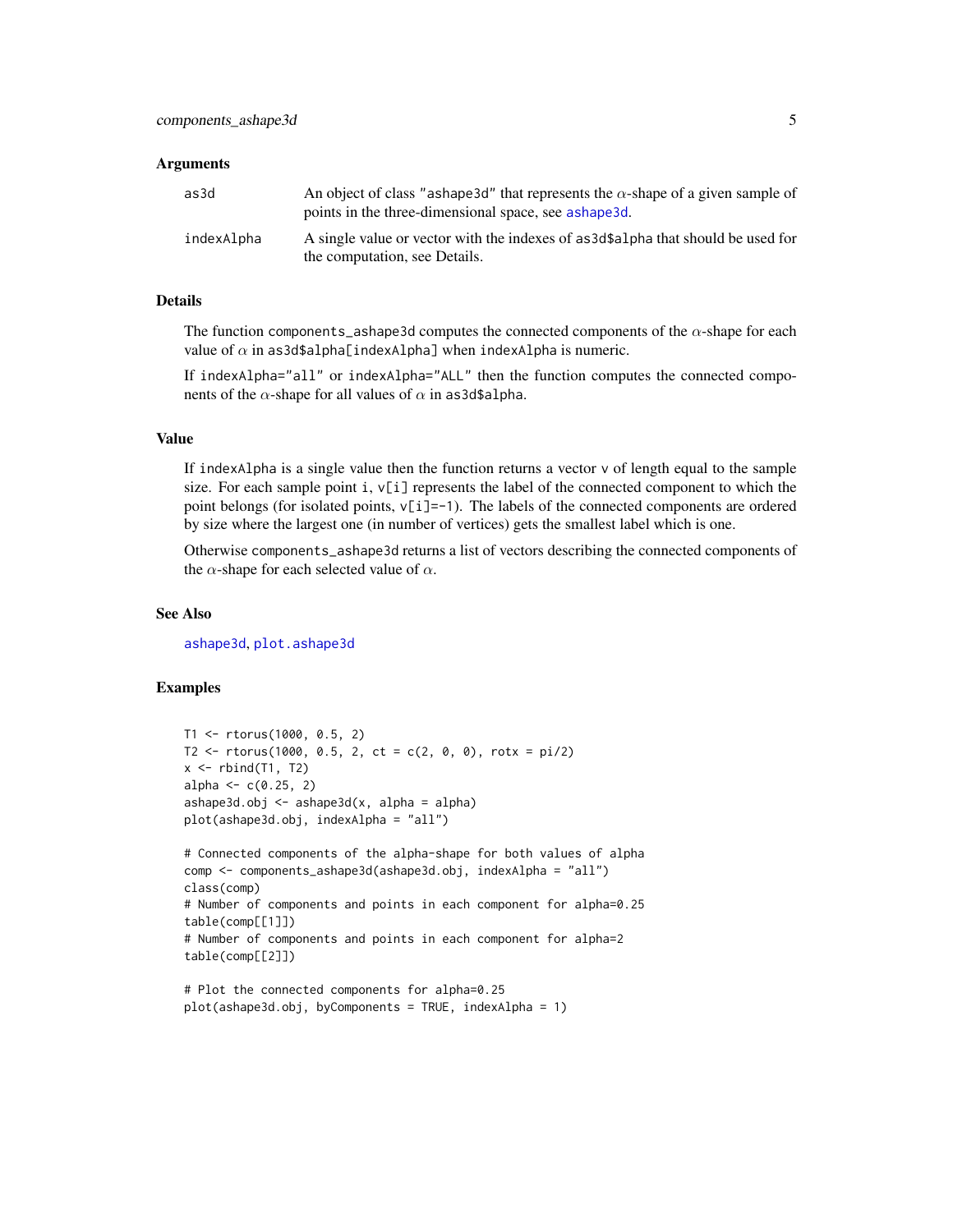<span id="page-5-0"></span>

#### Description

This function checks whether points are inside an  $\alpha$ -shape.

#### Usage

inashape3d(as3d, indexAlpha = 1, points)

#### Arguments

| as3d       | An object of class "ashape 3d" that represents the $\alpha$ -shape of a given sample of<br>points in the three-dimensional space, see ashape3d. |
|------------|-------------------------------------------------------------------------------------------------------------------------------------------------|
| indexAlpha | A single value or vector with the indexes of as 3d\$alpha that should be used for<br>the computation, see Details.                              |
| points     | A 3-column matrix with the coordinates of the input points.                                                                                     |

#### Details

The function inashape3d checks whether each point in points is inside the  $\alpha$ -shape for each value of  $\alpha$  in as3d\$alpha[indexAlpha].

If indexAlpha="all" or indexAlpha="ALL" then the function checks whether each point in points is inside the  $\alpha$ -shape for all values of  $\alpha$  in as3d\$alpha.

#### Value

If indexAlpha is a single value then the function returns a vector of boolean of length the number of input points. The element at position i is TRUE if the point in points[i,] is inside the  $\alpha$ -shape. Otherwise inashape3d returns a list of vectors of boolean values (each object in the list as described above).

#### See Also

[ashape3d](#page-1-1)

#### Examples

```
T1 <- rtorus(2000, 0.5, 2)
T2 \le rtorus(2000, 0.5, 2, ct = c(2, 0, 0), rotx = pi/2)
x \leftarrow \text{rbind}(T1, T2)ashape3d.obj \leq ashape3d(x, alpha = 0.4)
# Random sample of points in a plane
points <- matrix(c(5*runif(10000) - 2.5, rep(0.01, 5000)), nc = 3)
in3d <- inashape3d(ashape3d.obj, points = points)
```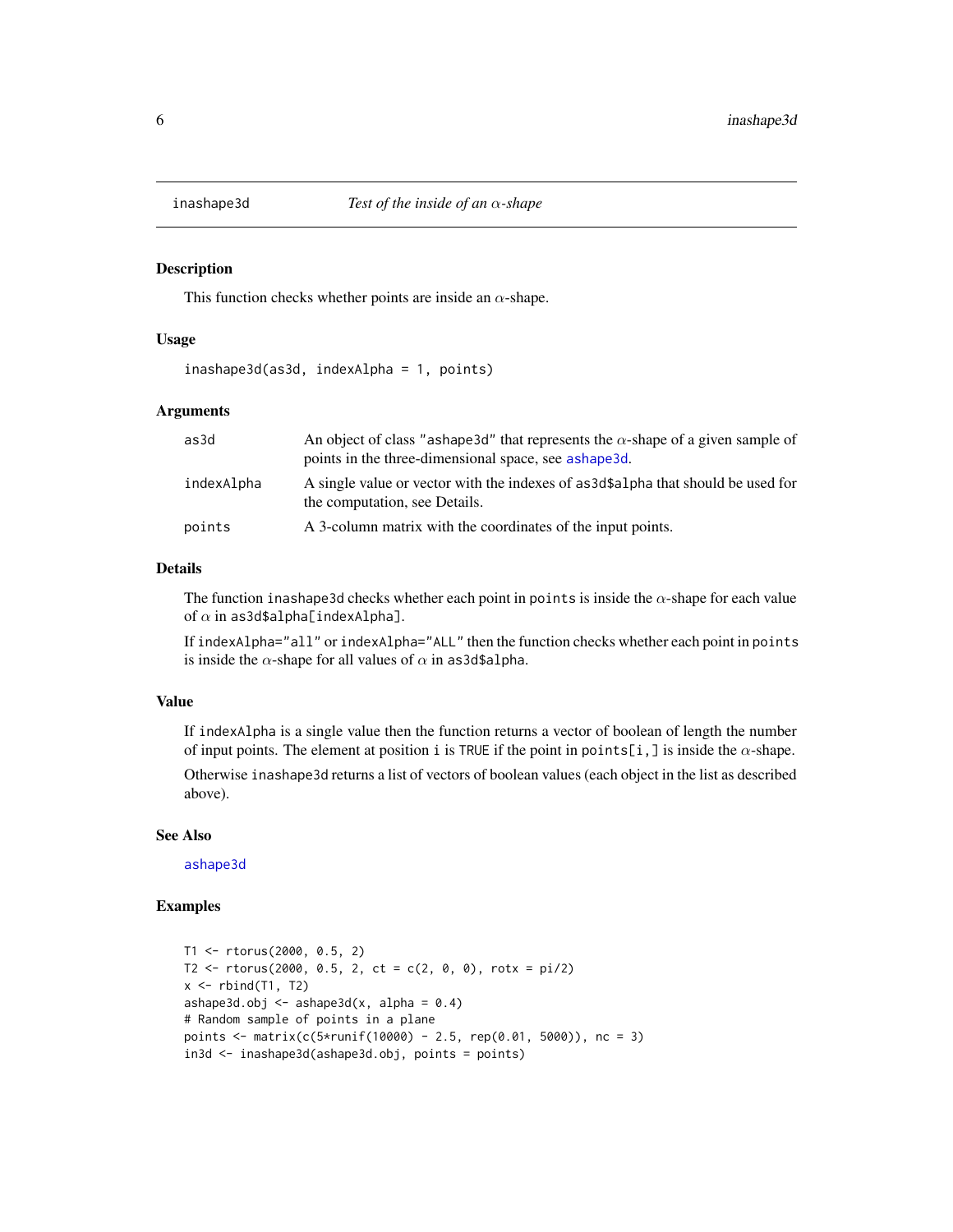```
plot(ashape3d.obj, transparency = 0.2)colors <- ifelse(in3d, "blue", "green")
rgl.points(points, col = colors)
```
<span id="page-6-1"></span>plot.ashape3d *Plot the* α*-shape in 3D*

#### Description

This function plots the  $\alpha$ -shape in 3D using the package [rgl](#page-0-0).

#### Usage

```
## S3 method for class 'ashape3d'
plot(x, clear = TRUE, col = c(2, 2, 2),byComponents = FALSE, indexAlpha = 1, transparency = 1,
  walpha = FALSE, triangles = TRUE, edges = TRUE, vertices = TRUE, \ldots)
```
#### Arguments

| X            | An object of class "ashape 3d" that represents the $\alpha$ -shape of a given sample of<br>points in the three-dimensional space, see ashape3d. |
|--------------|-------------------------------------------------------------------------------------------------------------------------------------------------|
| clear        | Logical, specifying whether the current rgl device should be cleared.                                                                           |
| col          | A vector of length three specifying the colors of the triangles, edges and vertices<br>composing the $\alpha$ -shape, respectively.             |
| byComponents | Logical, if TRUE the connected components of the $\alpha$ -shape are represented in<br>different colors, see components_ashape3d.               |
| indexAlpha   | A single value or vector with the indexes of x\$alpha that should be used for the<br>computation, see Details.                                  |
| transparency | The coefficient of transparency, from $0$ (transparent) to $1$ (opaque), used to plot<br>the $\alpha$ -shape.                                   |
| walpha       | Logical, if TRUE the value of $\alpha$ is displayed in the rgl device.                                                                          |
| triangles    | Logical, if TRUE triangles are plotted.                                                                                                         |
| edges        | Logical, if TRUE edges are plotted.                                                                                                             |
| vertices     | Logical, if TRUE vertices are plotted.                                                                                                          |
| $\ddotsc$    | Material properties. See rg1. material for details.                                                                                             |

#### Details

The function plot.ashape3d opens a rgl device for each value of  $\alpha$  in x\$alpha[indexAlpha]. Device information is displayed in the console.

If indexAlpha="all" or indexAlpha="ALL" then the function represents the  $\alpha$ -shape for all values of  $\alpha$  in as3d\$alpha.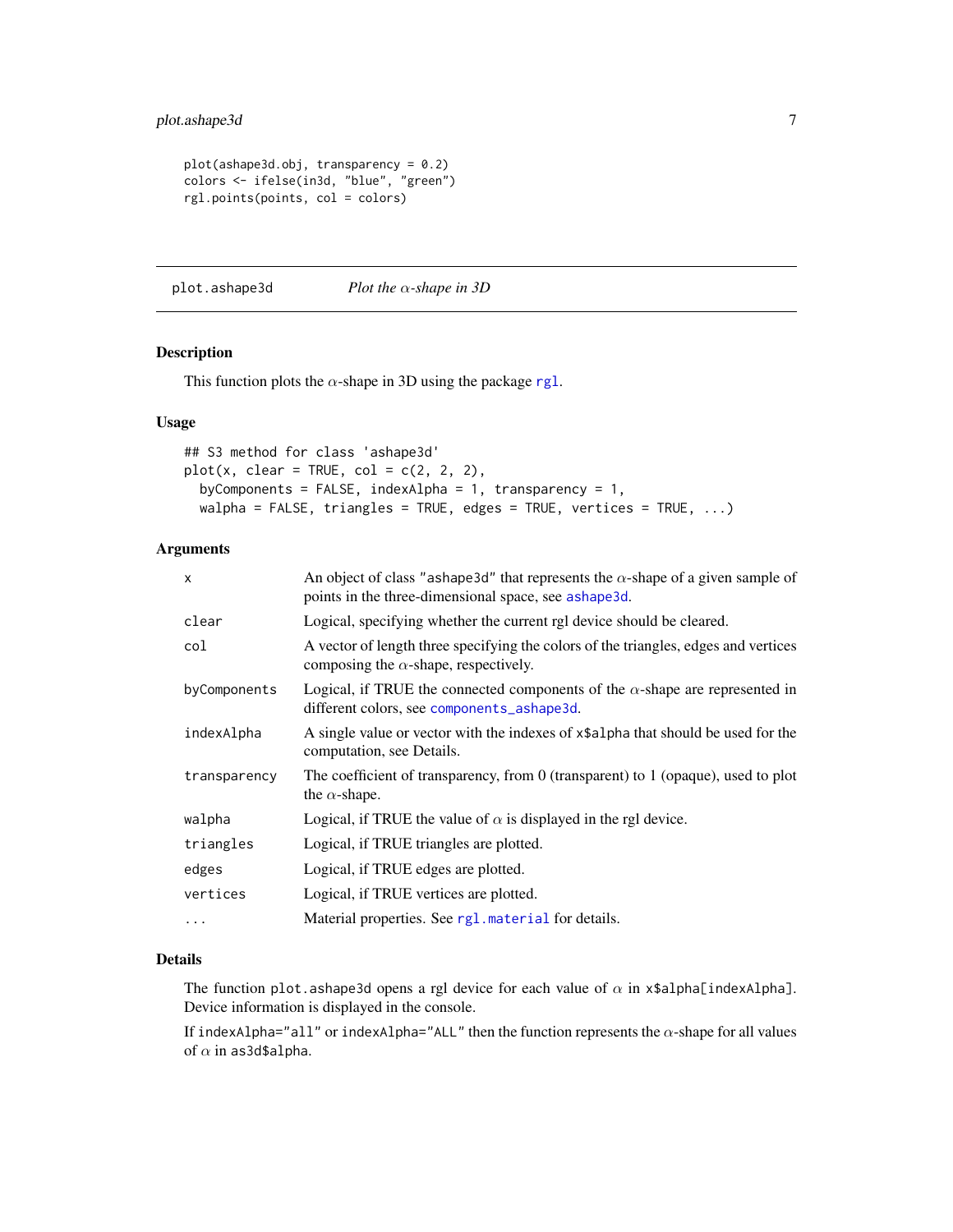#### <span id="page-7-0"></span>See Also

[ashape3d](#page-1-1), [components\\_ashape3d](#page-3-1)

#### Examples

```
T1 <- rtorus(1000, 0.5, 2)
T2 \le rtorus(1000, 0.5, 2, ct = c(2, 0, 0), rotx = pi/2)
x \leftarrow \text{rbind(T1, T2)}alpha <- c(0.15, 0.25, 1)
ashape3d.obj <- ashape3d(x, alpha = alpha)
# Plot the alpha-shape for all values of alpha
plot(ashape3d.obj, indexAlpha = "all")
# Plot the connected components of the alpha-shape for alpha=0.25
plot(ashape3d.obj, byComponents = TRUE, indexAlpha = 2)
```
rtorus *Generate points in the torus*

#### Description

This function generates  $n$  random points within the torus whose minor radius is  $r$ , major radius is R and center is ct.

#### Usage

 $rtorus(n, r, R, ct = c(0, 0, 0), rotx = NULL)$ 

#### Arguments

| n            | Number of observations.                                                                      |
|--------------|----------------------------------------------------------------------------------------------|
| $\mathsf{r}$ | Minor radius (radius of the tube).                                                           |
| R            | Major radius (distance from the center of the tube to the center of the torus).              |
| ct           | A vector with the coordinates of the center of the torus.                                    |
| rotx         | If not NULL, a rotation through an angle rotx (in radians) about the x-axis is<br>performed. |

#### Examples

```
T1 <- rtorus(2000, 0.5, 2.5)
rgl.bbox()
rgl.points(T1, col = 4)
```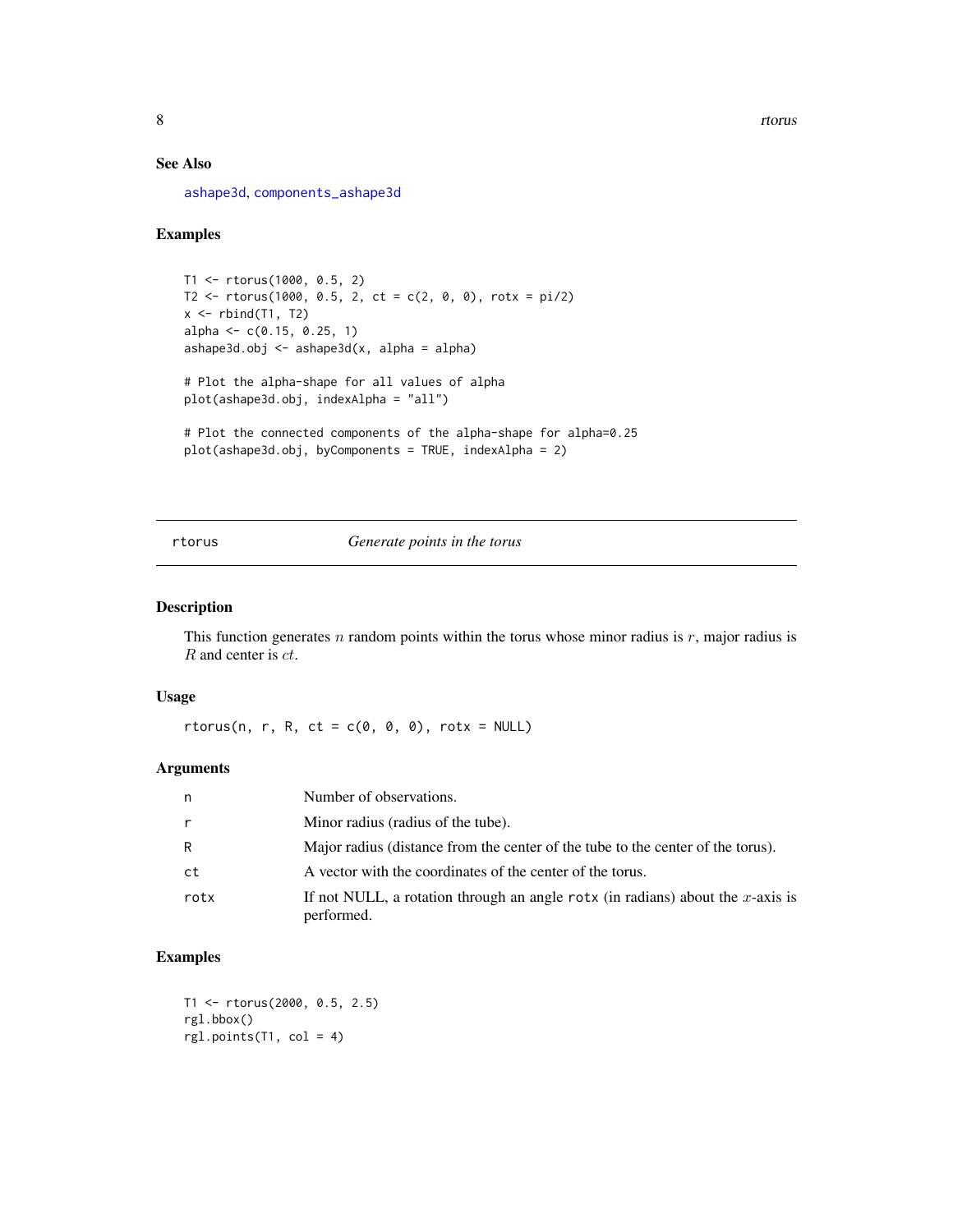#### <span id="page-8-0"></span>surfaceNormals 9

```
T2 <- rtorus(2000, 0.5, 2.5, ct = c(2, 0, 0.5), rotx = pi/2)
rgl.points(T2, col = 2)
```
surfaceNormals *Normal vectors computation*

#### Description

This function calculates the normal vectors of all the triangles which belong to the boundary of the  $\alpha$ -shape.

#### Usage

```
surfaceNormals(x, indexAlpha = 1, display = False = False, col = 3, scale = 1,...)
```
#### Arguments

| x          | An object of class "ashape 3d" that represents the $\alpha$ -shape of a given sample of<br>points in the three-dimensional space, see ashape3d. |
|------------|-------------------------------------------------------------------------------------------------------------------------------------------------|
| indexAlpha | A single value or vector with the indexes of as3d\$a1pha that should be used for<br>the computation, see Details.                               |
| display    | Logical, if TRUE, surfaceNormals open a new rgl device and display the re-<br>lated $\alpha$ -shape and its normals vectors.                    |
| col        | Color of the normal vectors.                                                                                                                    |
| scale      | Scale parameter to control the length of the surface normals, only affect display.                                                              |
| $\cdots$   | Material properties. See rg1. material for details.                                                                                             |

#### Details

The function surfaceNormals computes the normal vectors of all the triangles which belong to the boundary of the  $\alpha$ -shape for each value of  $\alpha$  in x\$alpha[indexAlpha]. The magnitude of each vector is equal to the area of its associated triangle.

If indexAlpha="all" or indexAlpha="ALL" then the function computes the normal vectors for all values of  $\alpha$  in as3d\$alpha.

#### Value

If indexAlpha is a single value then the function returns an object of class "normals" with the following components:

| normals | Three-column matrix with the euclidean coordinates of the normal vectors.       |
|---------|---------------------------------------------------------------------------------|
| centers | Three-column matrix with the euclidean coordinates of the centers of the trian- |
|         | gles that form the $\alpha$ -shape.                                             |

Otherwise surfaceNormals returns a list of class "normals-List" (each object in the list as described above).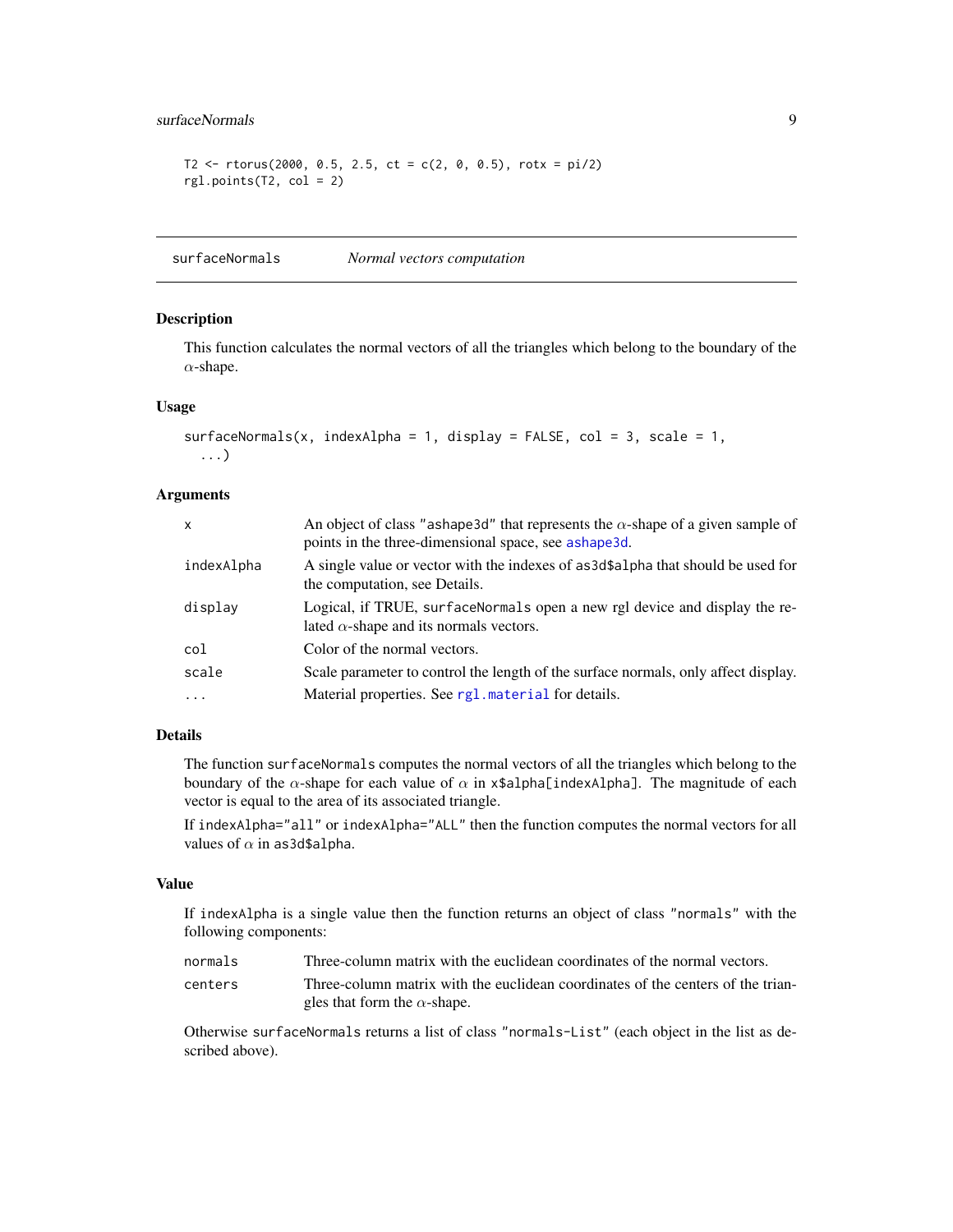#### See Also

[ashape3d](#page-1-1)

#### Examples

```
x <- rtorus(1000, 0.5, 1)
alpha <- 0.25
ashape3d.obj <- ashape3d(x, alpha = alpha)
surfaceNormals(ashape3d.obj, display = TRUE)
```
volume\_ashape3d *Volume computation*

#### Description

This function calculates the volume of the  $\alpha$ -shape of a given sample of points in the three-dimensional space.

#### Usage

```
volume_ashape3d(as3d, byComponents = FALSE, indexAlpha = 1)
```
#### Arguments

| as3d         | An object of class "ashape 3d" that represents the $\alpha$ -shape of a given sample of<br>points in the three-dimensional space, see ashape3d.                                                                   |
|--------------|-------------------------------------------------------------------------------------------------------------------------------------------------------------------------------------------------------------------|
| byComponents | Logical, if FALSE (default) volume_ashape3d computes the volume of the<br>whole $\alpha$ -shape. If TRUE, volume_ashape3d computes the volume of each con-<br>nected component of the $\alpha$ -shape separately. |
| indexAlpha   | A single value or vector with the indexes of as3d\$a1pha that should be used for<br>the computation, see Details.                                                                                                 |

#### Details

The function volume\_ashape3d computes the volume of the  $\alpha$ -shape for each value of  $\alpha$  in as3d\$alpha[indexAlpha] when indexAlpha is numeric.

If indexAlpha="all" or indexAlpha="ALL" then the function computes the volume of the  $\alpha$ -shape for all values of  $\alpha$  in as3d\$alpha.

#### Value

If indexAlpha is a single value then the function returns the volume of the  $\alpha$ -shape (if the argument byComponents is set to FALSE) or a vector with the volumes of each connected component of the  $\alpha$ -shape (if the argument by Components is set to TRUE).

Otherwise volume\_ashape3d returns a list (each object in the list as described above).

<span id="page-9-0"></span>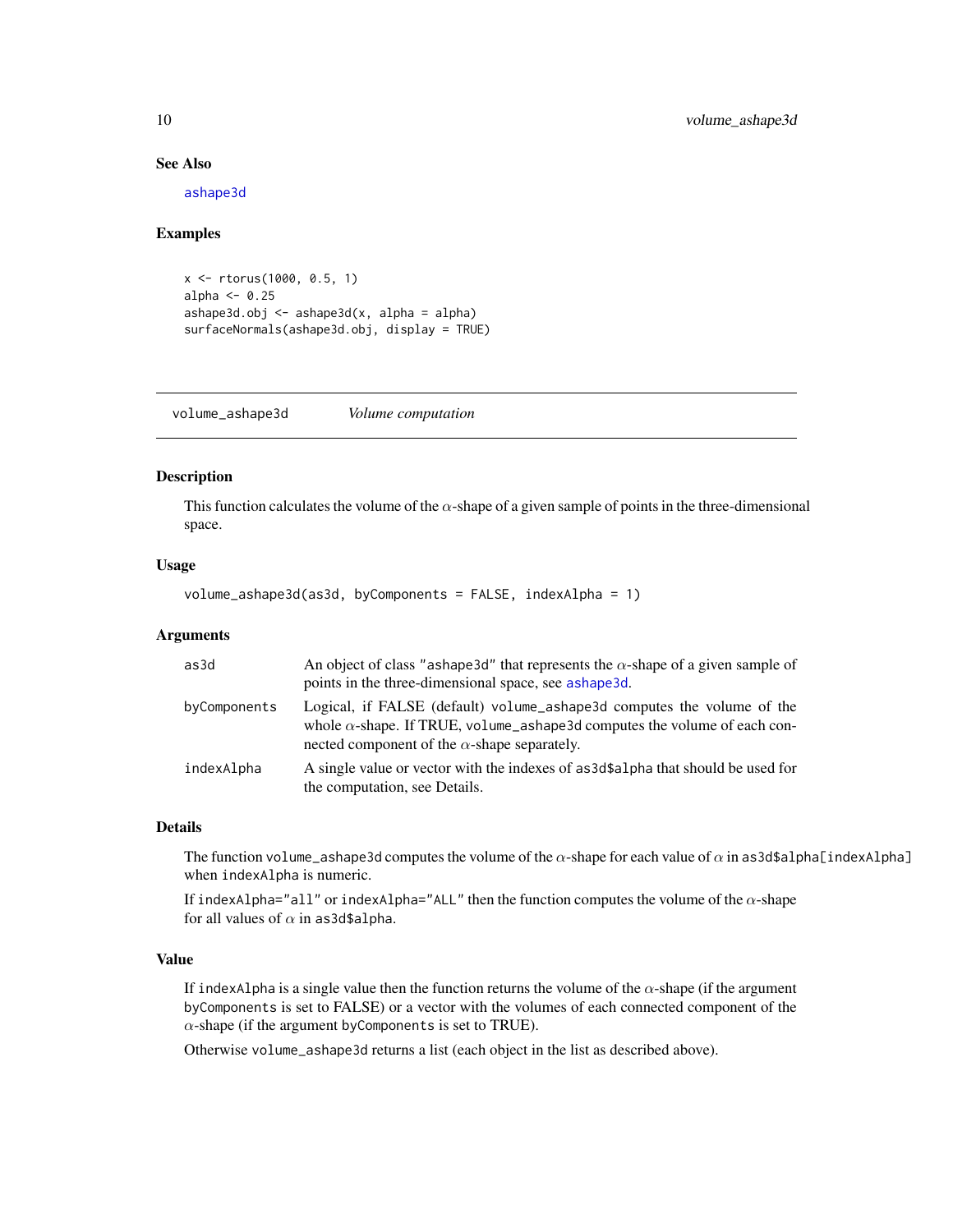<span id="page-10-0"></span>volume\_ashape3d 11

#### See Also

[ashape3d](#page-1-1), [components\\_ashape3d](#page-3-1)

#### Examples

```
C1 \leq - matrix(runif(6000), nc = 3)
C2 \le - matrix(runif(6000), nc = 3) + 2
x \leftarrow \text{rbind}(C1, C2)ashape3d.obj <- ashape3d(x, alpha = 0.75)
plot(ashape3d.obj, byComponents = TRUE)
```
# Compute the volume of the alpha-shape volume\_ashape3d(ashape3d.obj) # Compute the volumes of the connected components of the alpha-shape volume\_ashape3d(ashape3d.obj, byComponents = TRUE)